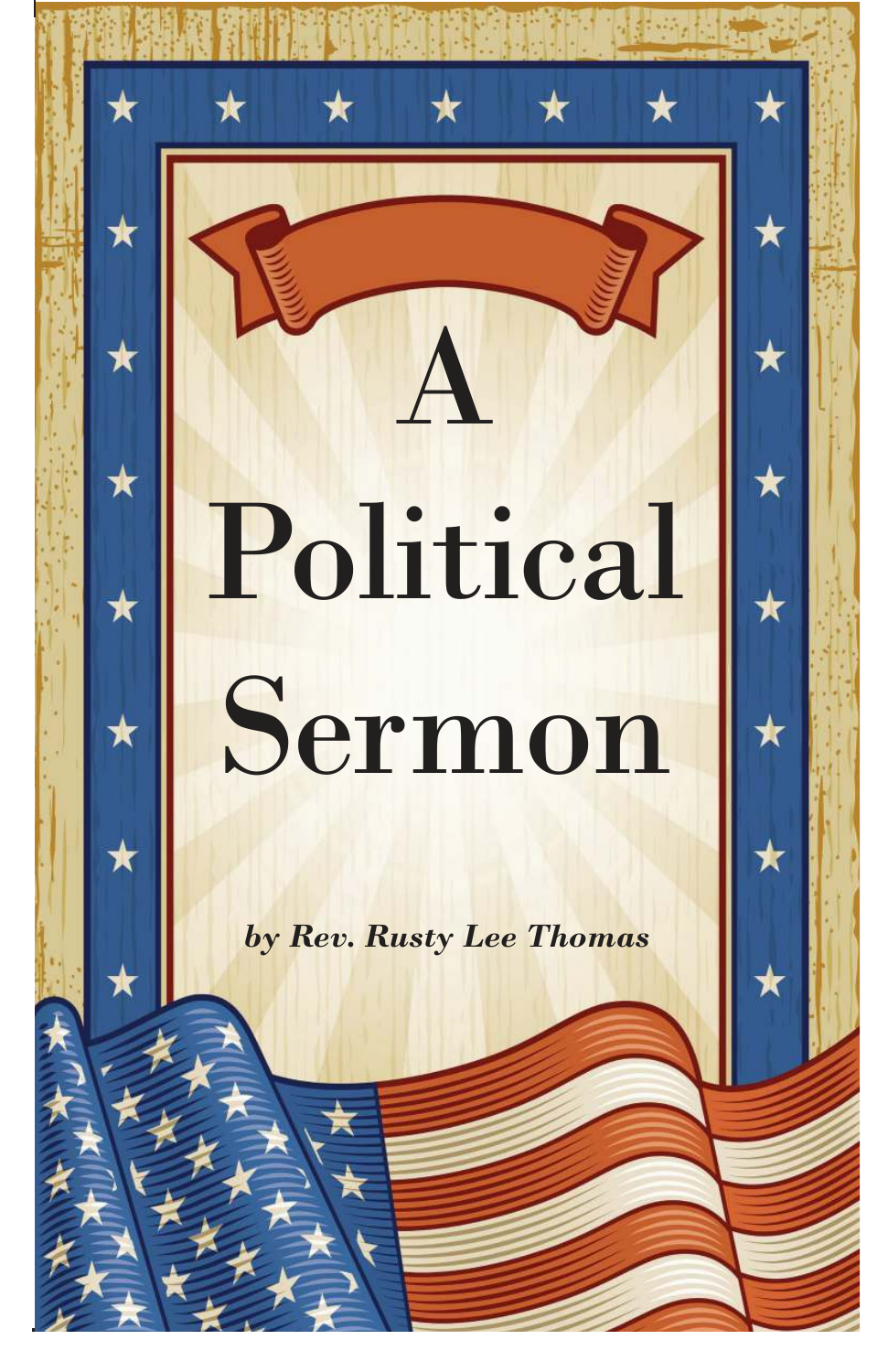## **A Political Sermon**



 I have in my possession a book called the Political Sermons of the American Founding Era. It is a huge volume that begins in 1730 and ends in 1805. The book is chalk full of powerful sermons that cover seventy five years of America's religious and political history. It demonstrates how much Christianity defined, crafted, guided, and gave birth to America. It reveals to what degree our infant nation relied upon God's word to forge the liberties that we take for granted today. It teaches to what extent our political and social freedoms were directly entwined with Biblical truth.

 A good portion of these sermons were specifically written, distributed, and preached to civil rulers. Men of God of yore believed they were duty-bound to hold civil officials accountable to "Thus Saith the Lord!" They were convicted by God's word to disciple civil rulers and inspire them to fulfill their responsibilities as "Ministers of God." Thus they challenged public officials to uphold God's laws, precepts, principles, and commandments as they related to the civil sphere.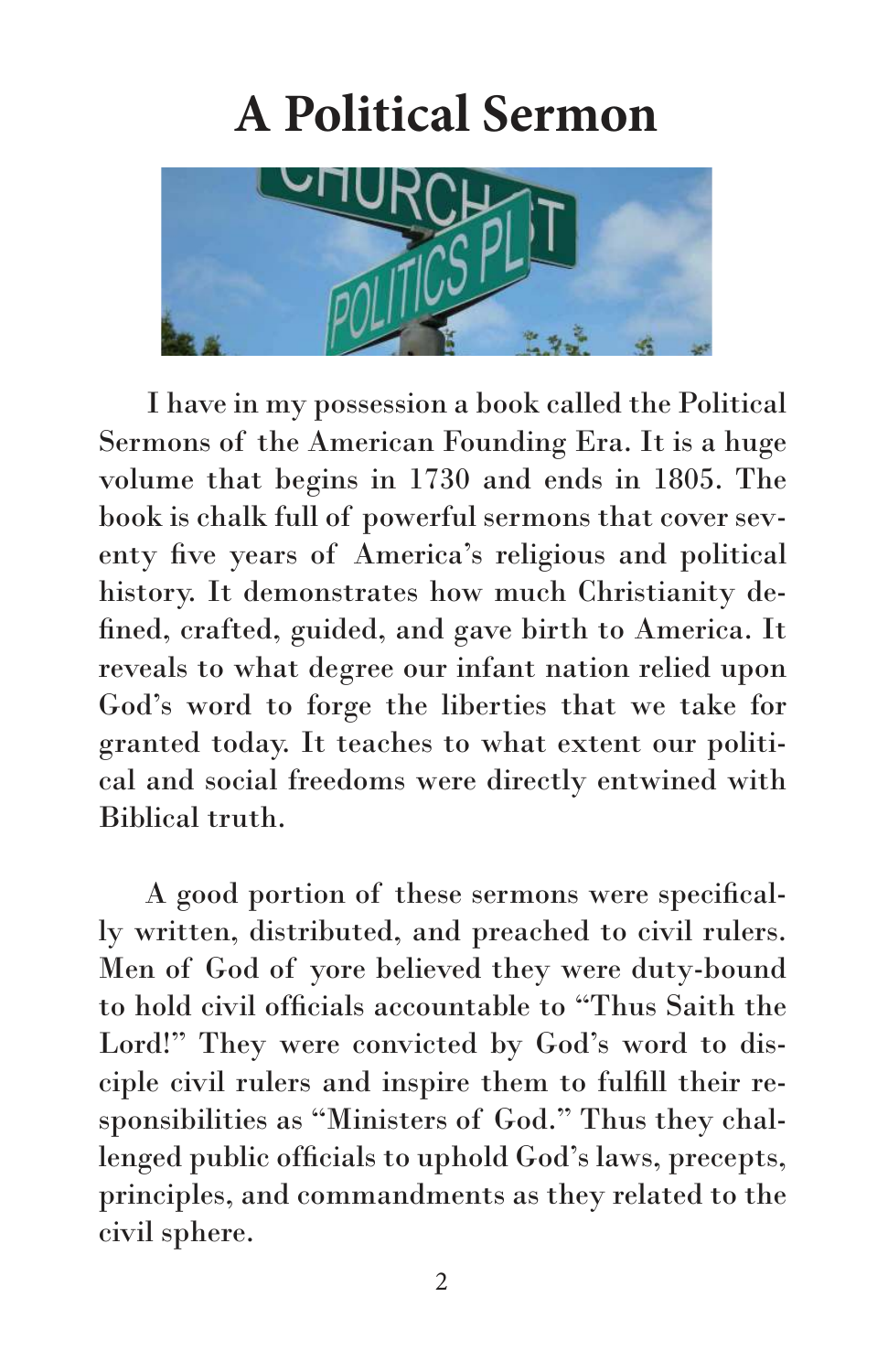Today, if politicians make it to Church it is merely for appearance's sake or to garner votes for upcoming elections. Very rare indeed is the statesman that comes to Church to humble himself before the crown-rights of King Jesus, hear His commands, and accept his spiritual and civil responsibilities. There are two reasons for this sad departure from our rich political and religious legacy. Number one, most pastors don't possess the theology that includes a Biblical worldview of civil government. Secondly, they will not touch political sermons with a ten foot pole for fear of mixing religion with politics. Many believe if they did, they would jeopardize their  $501(c)(3)$  tax exempt status. Besides, it is a sermon guaranteed to offend.

 On the other hand, most politicians, if they did hear a political sermon, would perhaps grant a pious smile, but would probably decline to apply God's word in the civil realm. Plus, who among them really possesses the spiritual sense to fear God? How many actually believe they are going to stand before God to give an account for failing in their duties as public servants? Thus, many are going to have the shock of their lives come Judgment Day as they chose pragmatism (what works) as opposed to God's principles (what is right) in the sphere of civil government.

 Since elections come and go, I thought it proper to recapture the spirit and rich, godly heritage of our founding preachers and write a political sermon for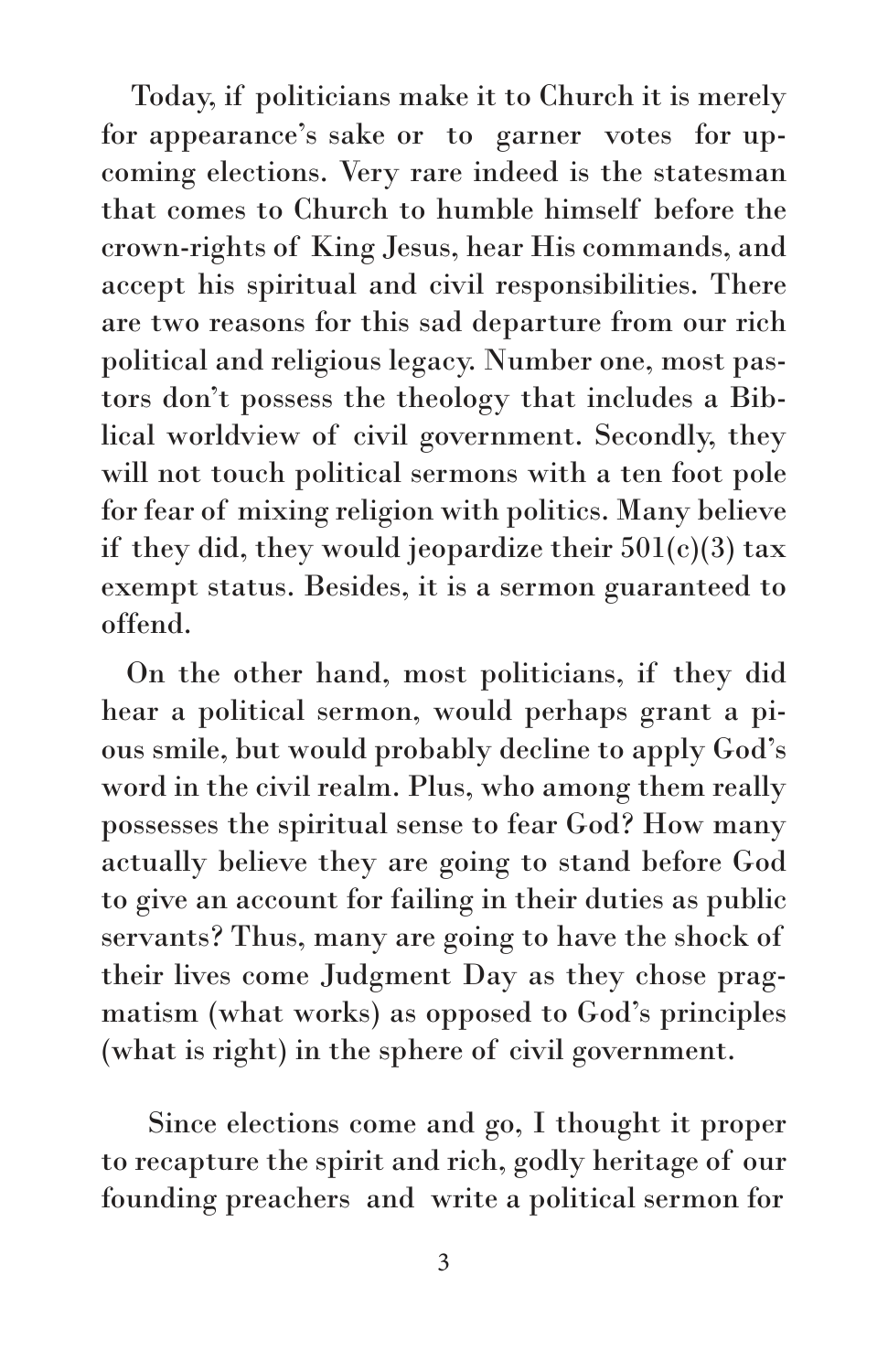today. If rarity determines value, then perhaps it will be appreciated by those who receive it. I will be careful not to hold my breath just in case I'm wrong in this assessment.



 As we approach this controversial topic, it is interesting to first note that most of the titles that God chose to define His authority in earth are political in nature and not ecclesiastical (church related). Yes, God's word defines Jesus Christ as the "Good Shepherd" and the "Bishop of our souls," but for the most part the rest of God's titles are of a governmental nature. He is known as King, Lord, Ruler, Judge, and Governor of the nations. In fact, the Apostle John, banished on the isle of Patmos and under the boot of Roman oppression and religious tyranny, declared, "And from Jesus Christ, who is the faithful witness, and the first begotten of the dead, and the prince of the kings of the earth. Unto him that loved us, and washed us from our sins in his own blood (Revelation  $1:5$ )."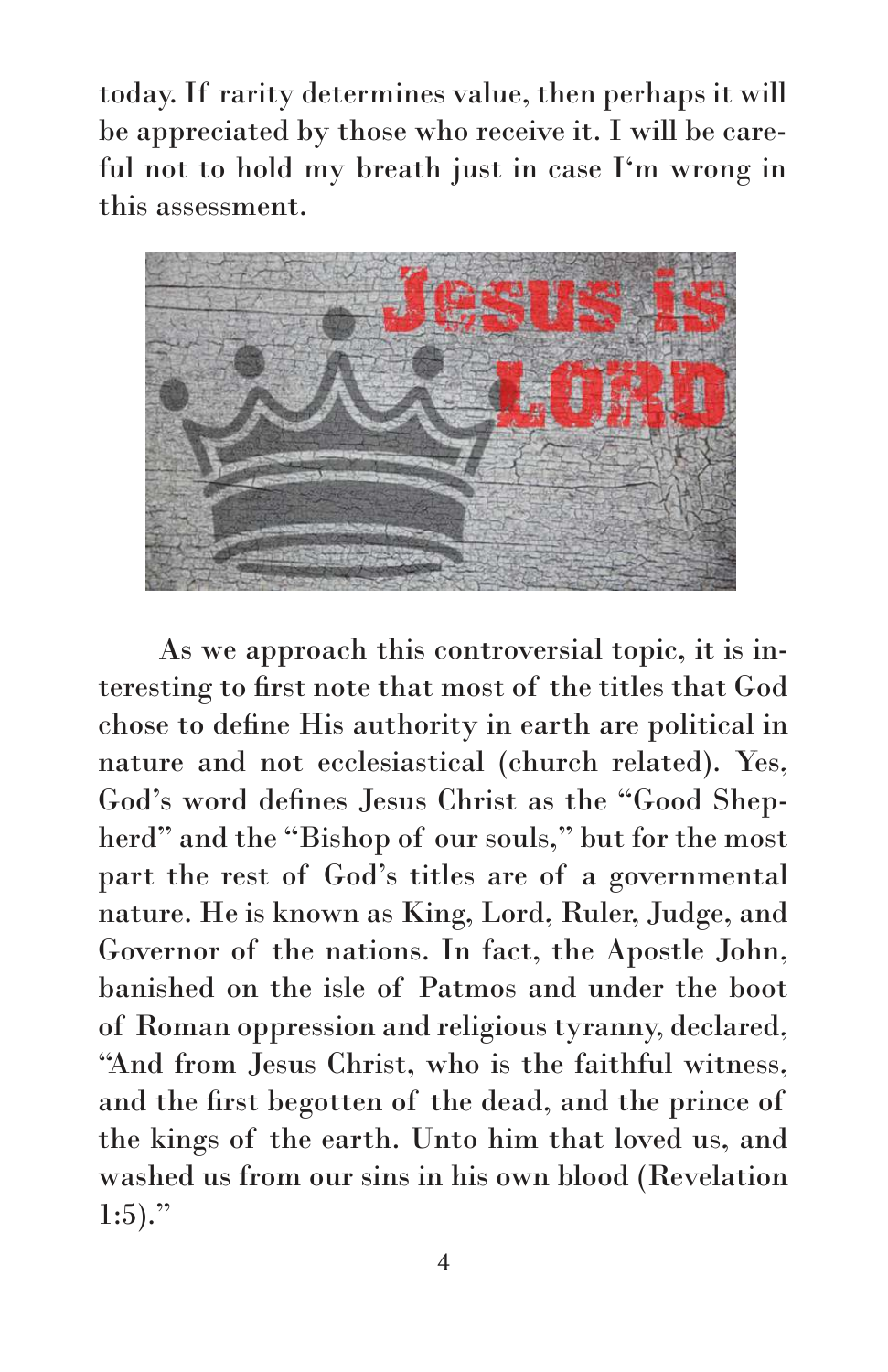The Apostle John, though surrounded by tyrants in both the civil and religious spheres, still declared that Jesus Christ is the Prince of the kings of the earth. In other words, He is the King of kings and Lord of lords (Revelation 17:14). Notice this passage does not exclaim that Jesus Christ is King of Pastors and Lord of Bishops.

 Most believe these are future titles that He will inherit one day when He returns. Not so, He reigns over all governmental leaders presently. This fulfills the Messianic promise of Psalm 2 which prophecies to the rulers of the earth "Be wise now therefore, O ye kings: be instructed, ye judges of the earth. Serve the Lord with fear, and rejoice with trembling. Kiss the son, lest he be angry, and ye perish from the way, when his wrath is kindled but a little. Blessed are all they that put their trust in him."

 Most of God's titles reveal that He is the Sovereign God that rules and reigns in the affairs of men. He sets up kingdoms and He knocks them down. He possesses and dispossesses nations according to the counsel of His own will. He does not have political advisers that He consults in these matters. He is not beholden to any government party or political persuasion. We cannot vote Him out or through a military coup overthrow His governmental authority. No! He is the Supreme authority. And for His glory and mankind's benefit He has created and established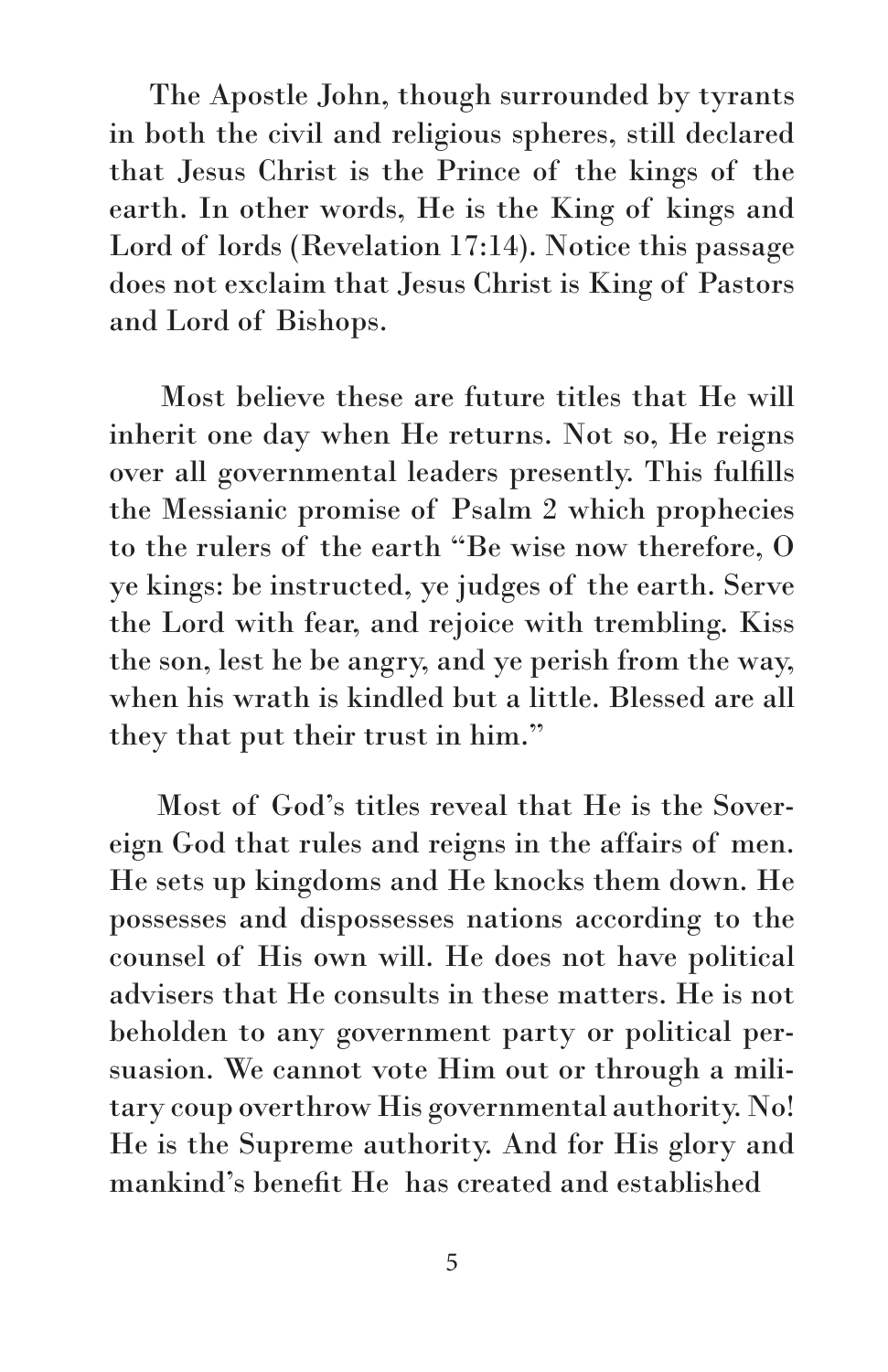delegated authorities. They include self, family, church, and civil government. All these governments owe their allegiances to Him for they derive their authority from Him (Romans 13:1).

 The Apostle Paul speaking of Christ's position over the earth declared, "For by him (Jesus Christ) were all things created, that are in heaven, and that are in earth, visible and invisible, whether they be thrones, or dominions, or principalities, or powers: all things were created by him, and for him: And he is before all things, and by him all things consist. And he is the head of the body, the church: who is the beginning, the firstborn from the dead; that in all things he might have the preeminence (Colossians 1:16-18)."

 This may shock some, but God expects His Son, our Lord and Savior, to have preeminence in all things. He is not just Lord over some individuals, some families, and some Churches. He is Lord over all. According to God's word, there is not one iota of this universe that is beyond Christ's jurisdiction and all things that concern His preeminence include government, law, and politics. Jesus Himself verified this bedrock truth. He declared, "…All power is given unto me in heaven and in earth (Matthew 28:18b)."

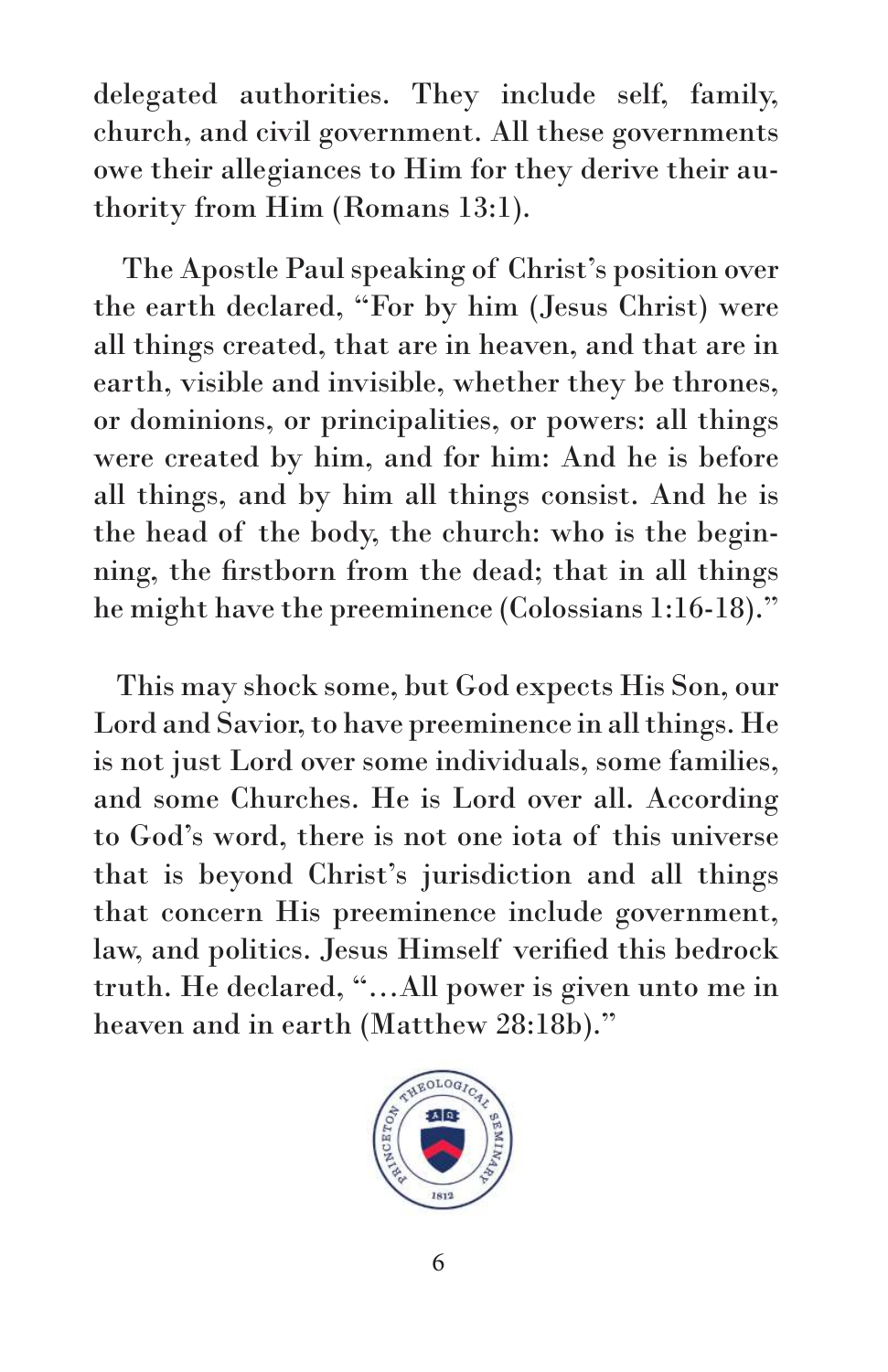Based upon this unalterable reality, A.A. Hodge (July 18, 1823-November 11, 1886) an American author, lecturer, and theologian at Princeton University stated, "A Christian is just as much under the obligation to obey God's will in the most secular of his daily business as he is in his closet or at the communion table. He has no right to separate his life into two realms, and acknowledge different moral codes in each...The kingdom of God includes all sides of human life, and it is a kingdom of absolute righteousness. You are either a loyal subject or a traitor. When the king comes, how will he find you doing?

ed...If the Church languishes, the State cannot be in The kingdom of God is one, it cannot be dividhealth; and if the State rebels against its Lord and King, the Church cannot enjoy his favour...I charge you, citizens of the United States, afloat on your wide sea of politics, THERE IS ANOTHER KING, ONE JESUS: THE SAFETY OF THE STATE CAN BE SECURED ONLY IN THE WAY OF HUMBLE AND WHOLE SOULED LOYALTY TO HIS PER-SON AND OF OBEDIENCE TO HIS LAW.

 Morally, spiritually, and yes, politically, God shouts from the rooftops to this world filled with little men with proud hearts that seek to become a law and god unto themselves that there is another King, one called Jesus! This is the battle that is raging for the souls of men, the lives of our children, and the future of our planet.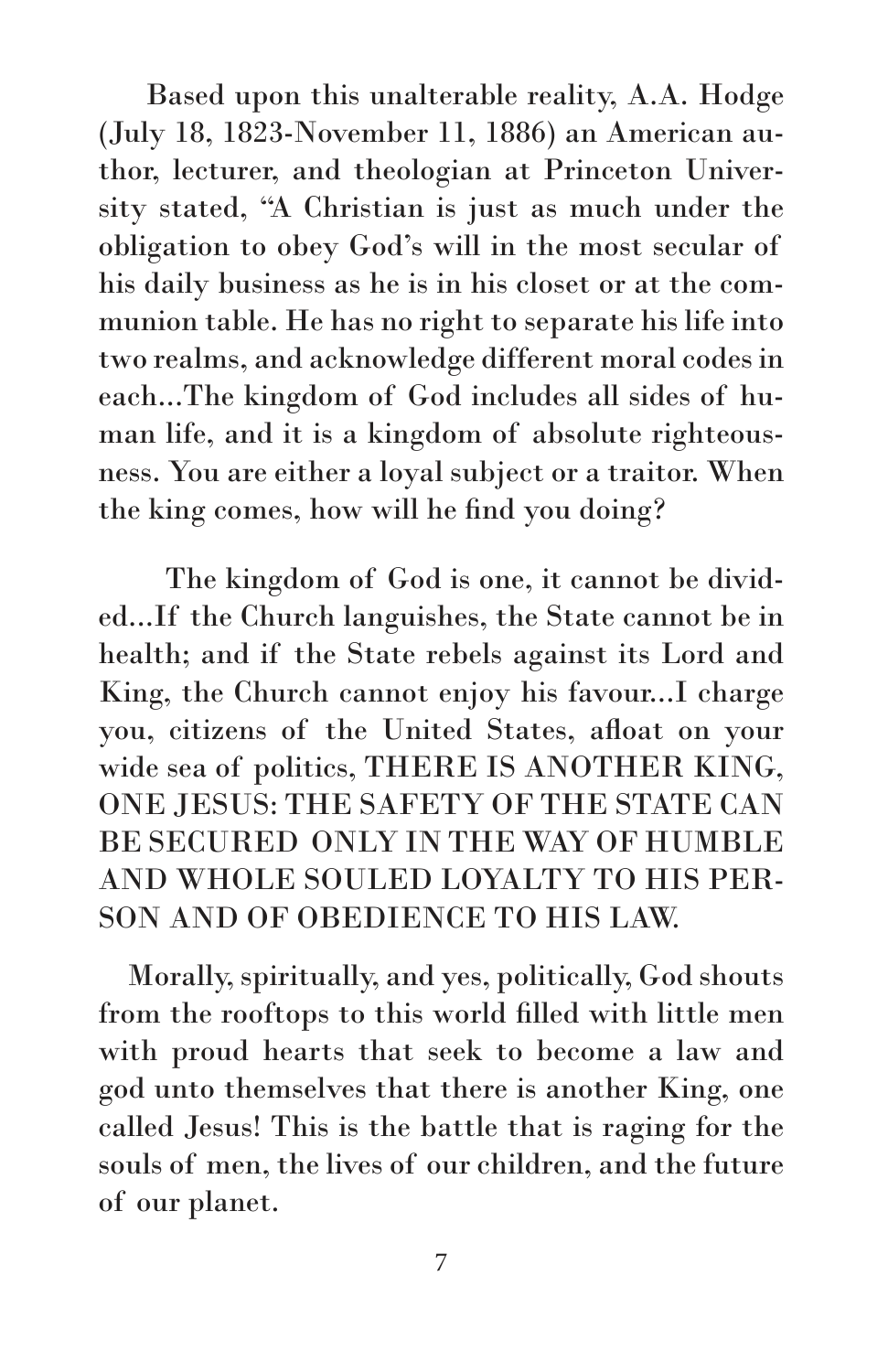#### **The Battle is Defined by Two Issues**



 Acts 17:6,7 states, "And when they found them not, they drew Jason and certain brethren unto the rulers of the city, crying, These that have turned the world upside down are come hither also; Whom Jason hath received: and these all do contrary to the decrees of Caesar, saying that there is another king, one Jesus." According to this passage of Scripture, the battle comes down to two vital issues. Who is Lord and whose laws are to govern in the affairs of men? Will it be Almighty God or Caesar? Will it be the flawed laws of men, which in many cases legalize evil, or the holy, righteous laws of God that protect the liberty Christ died to secure for the sons of men.

 Notice that the accusation against the early Church that turned the world upside down was not "there is another Savior and He has a wonderful plan for your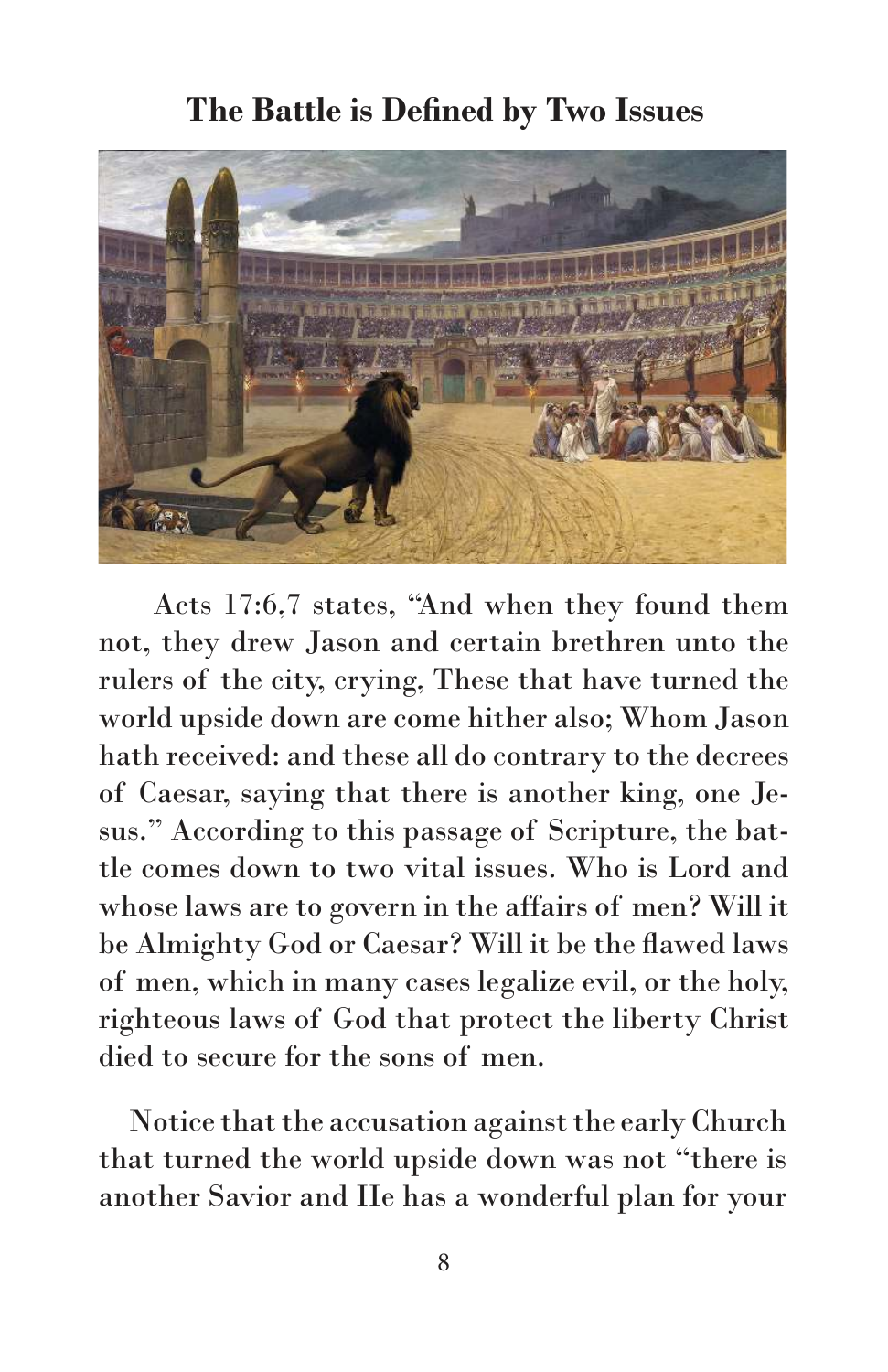life." No, the early Church suffered great persecution and martyrdom because the revelation of the King and the laws of His Kingdom that burned bright through their lives. This was a clear and present danger to the political tyrants and religious oppressors of their day.

 We must understand that Rome was not threatened religiously by this new sect called Christianity. They were threatened politically. There was religious freedom under Roman occupation. You could worship the god of your choice. Every land, nation, and tribe that Rome conquered, however, was required to speak a loyalty oath to Caesar. Caesar demanded that every knee bow and every tongue confess that he was Lord. It was a full manifestation of emperor cult worship that flourished under pagan rule.

 Apparently, the Jews of the day submitted to this idolatry and heresy. Though the Jews were still free to worship Jehovah in the temple, once they left the temple, they were forced to confess Caesar is Lord! Did they do so willingly? God's word testifies that they did, especially when it came to the revelation of the Kingship of Jesus Christ. John 19:15 states, "But they cried out, "Away with him, away with him, crucify him."

Pilate saith unto them, "Shall I crucify your King?" The chief priests answered, "We have no king but Caesar."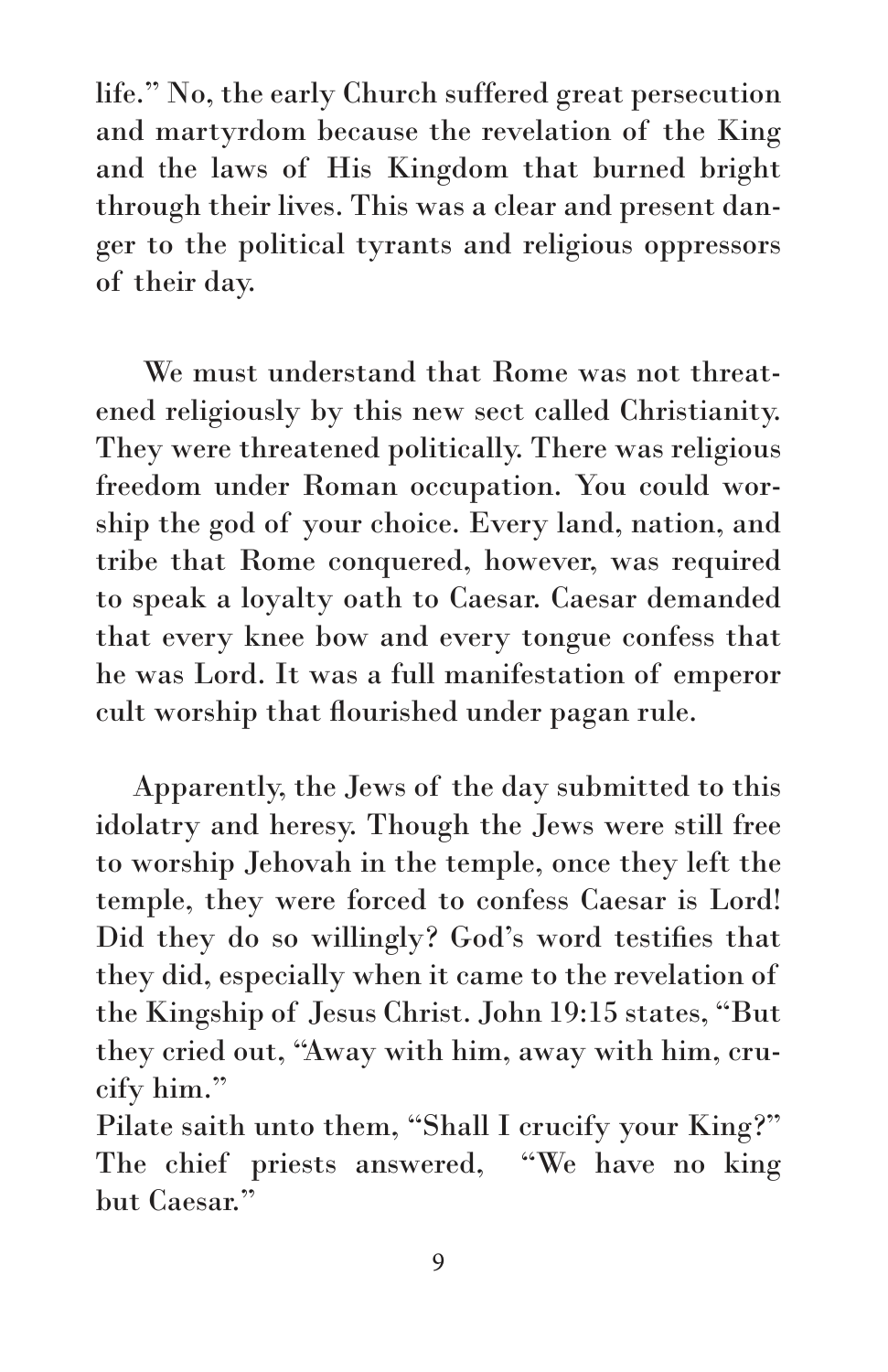Man is still faced with this choice today. If Jesus is not the rightful Sovereign and King, then men are left with two failed options. The state is therefore king, which has led historically to unprecedented murderous regimes that crushed the people they claimed to serve, or the individual is sovereign which inevitably leads to chaos, confusion, and anarchy.

 Only One Nation under God can secure the delicate tension between authority and liberty. Only One Nation under God can provide a proper social order on one hand with maximum individual freedom on the other hand. There is no other worldview or faith that can accomplish this in our poor, fallen world.

 Christians historically knew these truths, believed them, and acted upon them. I wish I could say the same for the modern church, but I cannot. Our Christian forefathers and mothers knew there was only one Lord and King and it certainly wasn't Caesar. Thus, when confronted with this same tyrannical dilemma and Caesar's demand to affirm the loyalty oath, Rome was dismayed to find a little band of nobodies (Christians) resisting this idolatry. Many watched their children devoured by beasts, suffered horrible deaths, and yet sang praises to their King as they courageously faced the worse that demonically inspired rulers could afflict upon them. Ultimately, their sacrifice changed the course of history.

Since then, the Christian faith has served to de-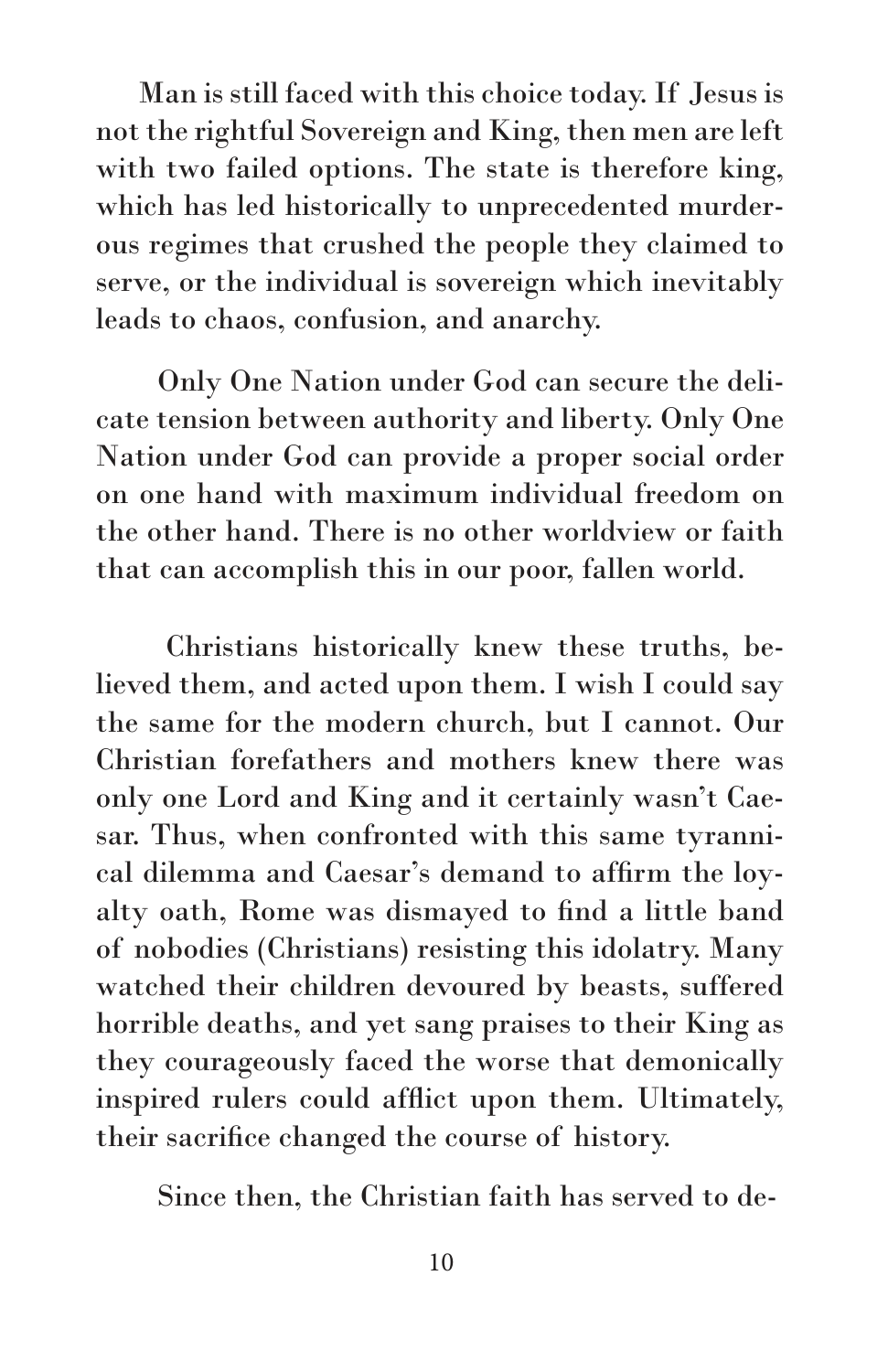centralize power and place checks and balances upon governmental authorities. Based upon the revelation that man is sinful and that power corrupts, Christian nations overthrew the pagan notion and doctrine of the so-called "divine rights of kings." It is this heritage that has provided the freedoms, liberties, and blessings that stand in jeopardy in our day.

#### **Biblical Requirements for Civil Magistrates**



 Next, we will turn our attention to the Biblical criteria that God's word prescribes for civil rulers. Just like there are Biblical requirements for Church leadership, there are also Biblical requirements for those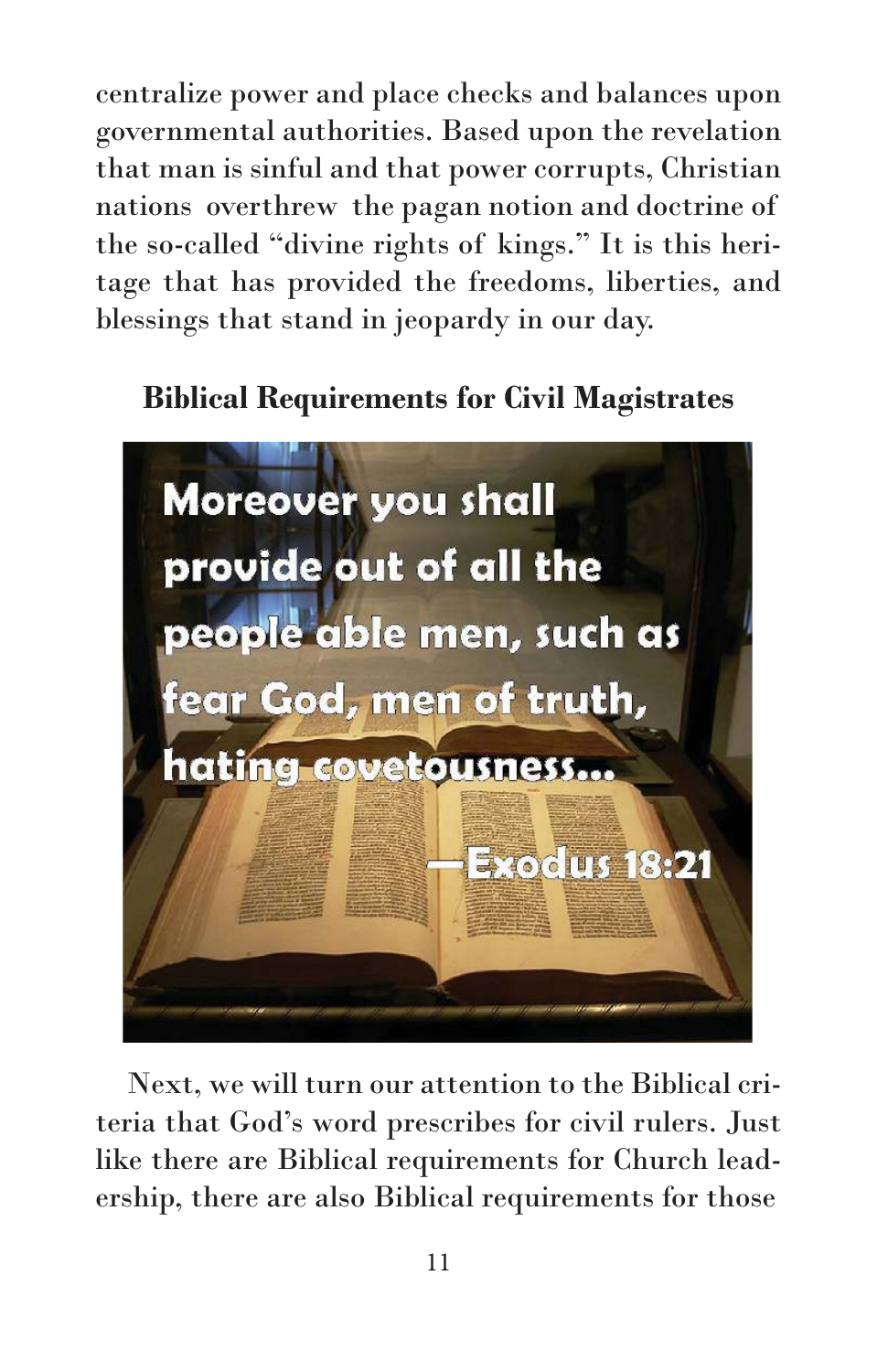who would aspire to hold civil office. Exodus 18:21 states, "Moreover thou shalt provide out of all the people able men, such as fear God, men of truth, hating covetousness; and place such over them, to be rulers of thousands, and rulers of hundreds, rulers of fifties, and rulers of tens." This model of governmental leadership reveals that Israel was a Hebrew Republic. It consisted of a representative government similar to our own.

 Notice the caliber of men and the characteristics demanded by God for those who would dare to serve in civil government. We take these requirements lightly today. But when one considers the dangerous world we live in and the threats that surround America, should we neglect God's model for leadership? Our nation is suffering moral rot from within (abortion, homosexuality, pornography etc) and our enemies without (Islam, Communism) smell our vulnerabilities and the weakness of our moral fortitude. This emboldens them while our nation's leaders serve to empower themselves at the expense of our nation's welfare. Doesn't our current crisis cry for leaders that God's word insists upon? King David stated, "The God of Israel said, the Rock of Israel spake to me, He that ruleth over men must be just, ruling in the fear of God ( 2 Samuel 23:3)."

 Our Founding Fathers understood these truths and the need for godly, principled leadership. George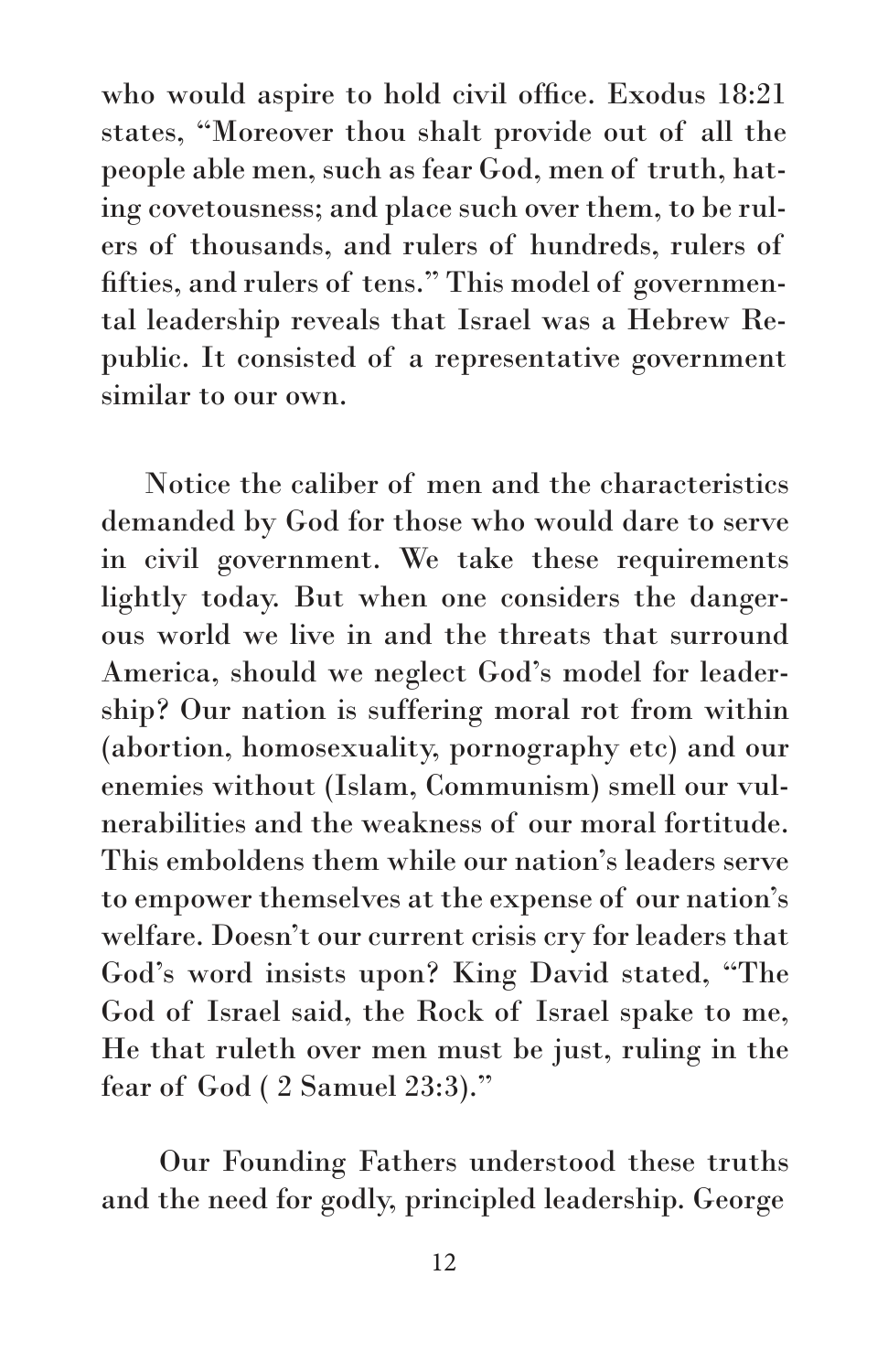Washington stated, "It is impossible to rightly govern the world without God and the Bible." John Jay, first Chief Justice of the Supreme Court, on October 12, 1816 stated, "Providence has given to our people the choice of their rulers, and it is the duty, as well as the privilege and interest of our Christian nation to select and prefer Christians for their rulers."



 Noah Webster, the father of American Education, in 1823, wrote an article entitled, "Letters to a Young Gentleman Commencing His Education." It was published in New Haven, CT. He wrote: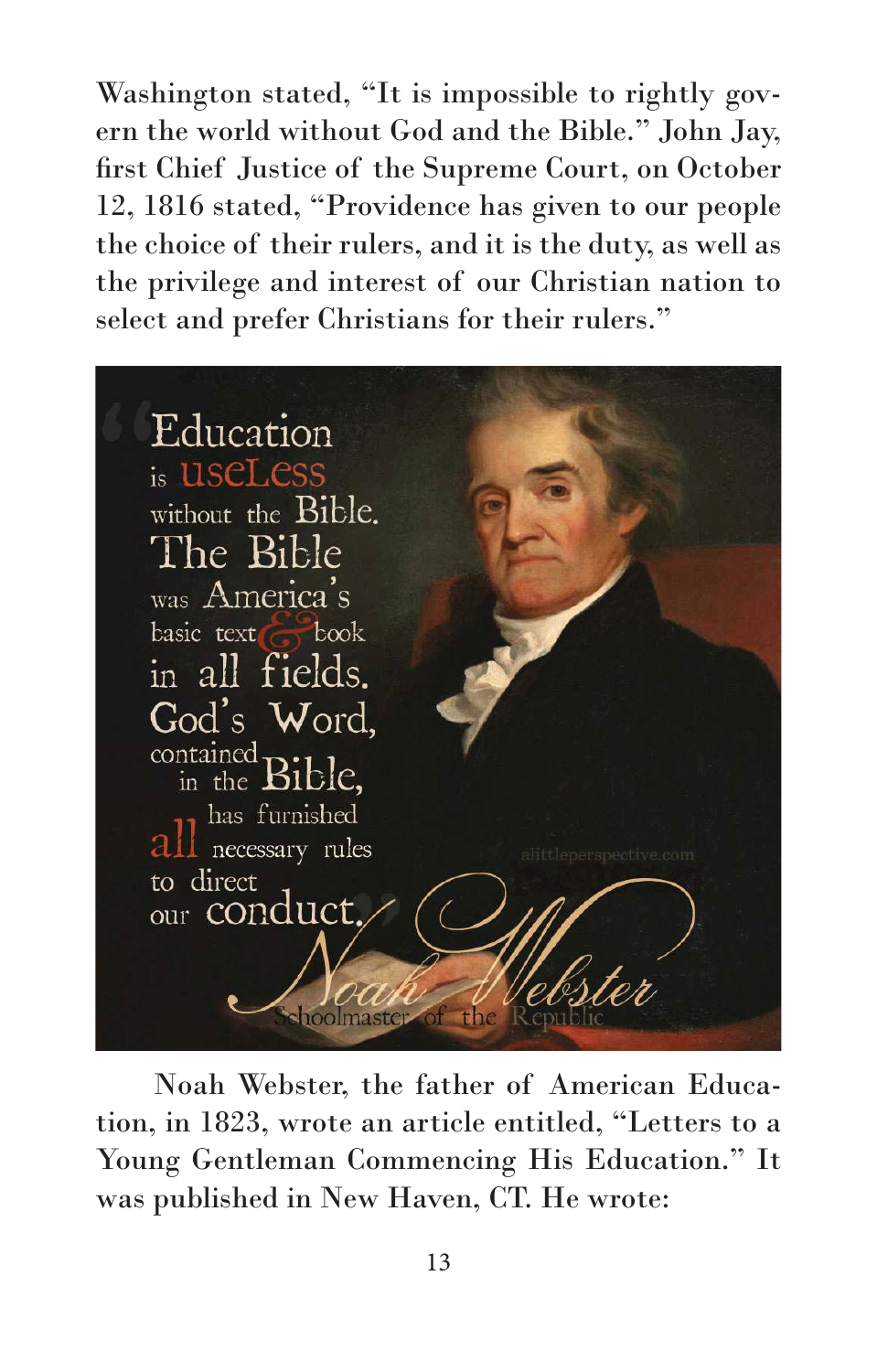When a citizen gives his suffrage [vote] to a man of known immorality, he abuses his trust; he sacrifices not only his own interest, but that of his neighbor, and he betrays the interest of his country. In selecting men for office, let principle be your guide....It is alleged by men of loose principles, or defective views of the subject, that religion and morality are not necessary or important qualifications for political stations. But the Scriptures teach a different doctrine. They direct that rulers should be men who rule in the fear of God, able men, such as fear God, men of truth, hating covetousness. But if we had no divine instruction on the subject, our own interest would demand of us a strict observance of the principle of these injunctions. And it is to the neglect of this rule of conduct in our citizens, that we must ascribe the multiplied frauds, breeches of trust, peculations and embezzlements of public property which astonish even ourselves; which tarnish the character of our country; which disgrace a republican government; and which will tend to reconcile men to monarchs in other countries and even our own…

 Noah Webster promoted God's principles as a primary consideration in choosing elected officials. Political party associations have to be a secondary consideration. The reason for this assessment centered on the fact that Noah Webster was Biblically literate. He recognized that "Righteousness exalts a nation, but sin is a reproach to any people (Proverbs 14:34)." He firmly believed, "When the righteous are in authority, the people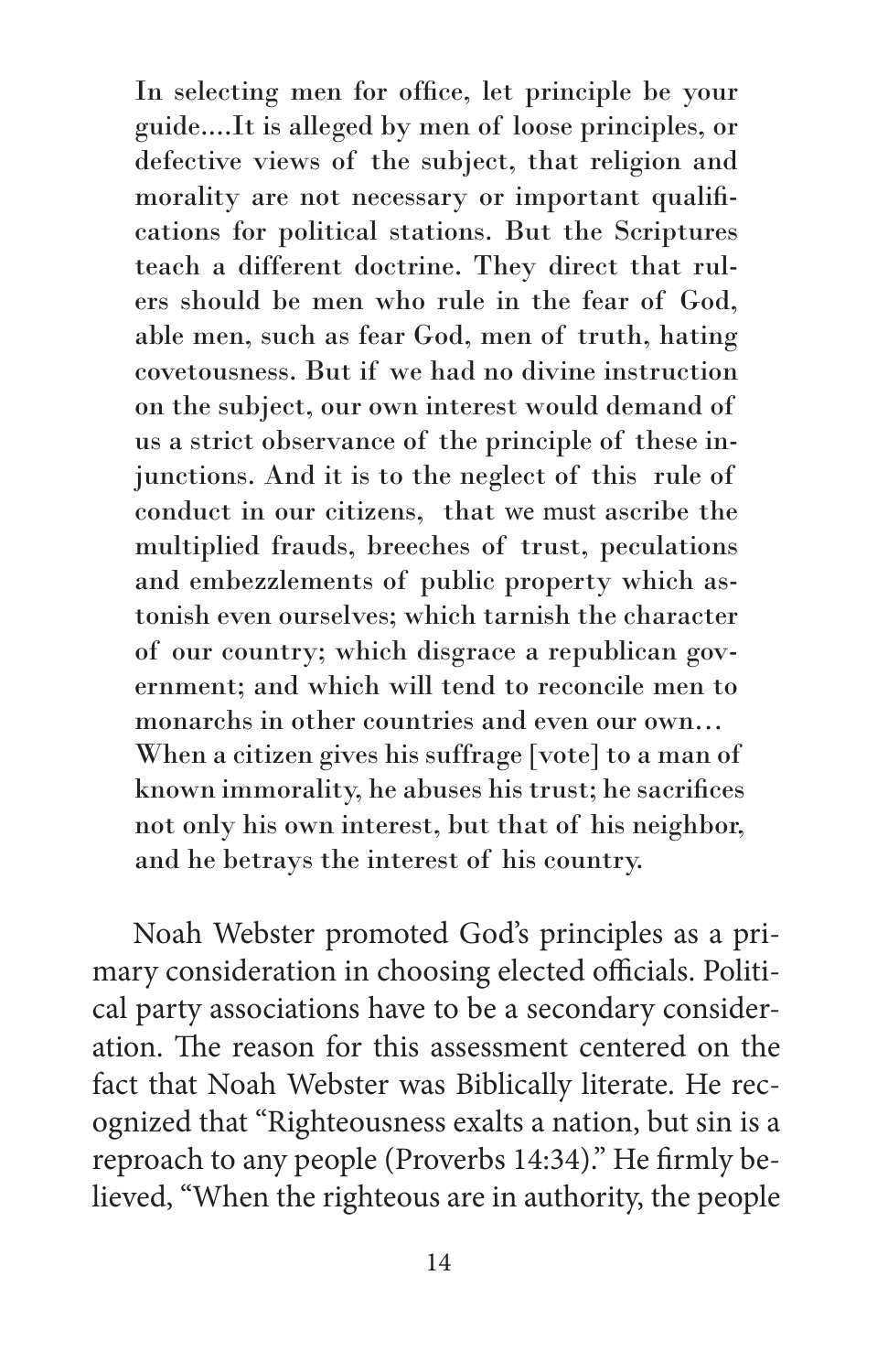rejoice: but when the wicked beareth rule, the people mourn (Proverbs 29:2)."

### **God Judges and Restores Nations Based Upon Leadership**

The sobering truth is that God judges and restores nations based upon its leaders. If our sayings and doings are against the Lord, He turns us over to weak, inept, and wicked rulers (Isaiah 3). If we cry out in repentance, seek His face, and turn from our wicked ways, He will raise up fierce, godly men who will drive out evil, establish righteousness, and heal our land. The book of Judges reveals this pattern time and time again.

 As we look on the horizon and contemplate the precarious future of America, we need to consider what is at stake. There are many challenges that literally call into question our ability to survive as a nation. From the study of history, however, it is clear that God moves history forward by working through His covenant people. It is vital, therefore, that we recognize our spiritual and civic duties before God. We must give Him a reason to show mercy to our nation that stands at the precipice of God's greater judgments.

 It is imperative that we pray, believe, and work to reform ourselves, the family, the church, our culture,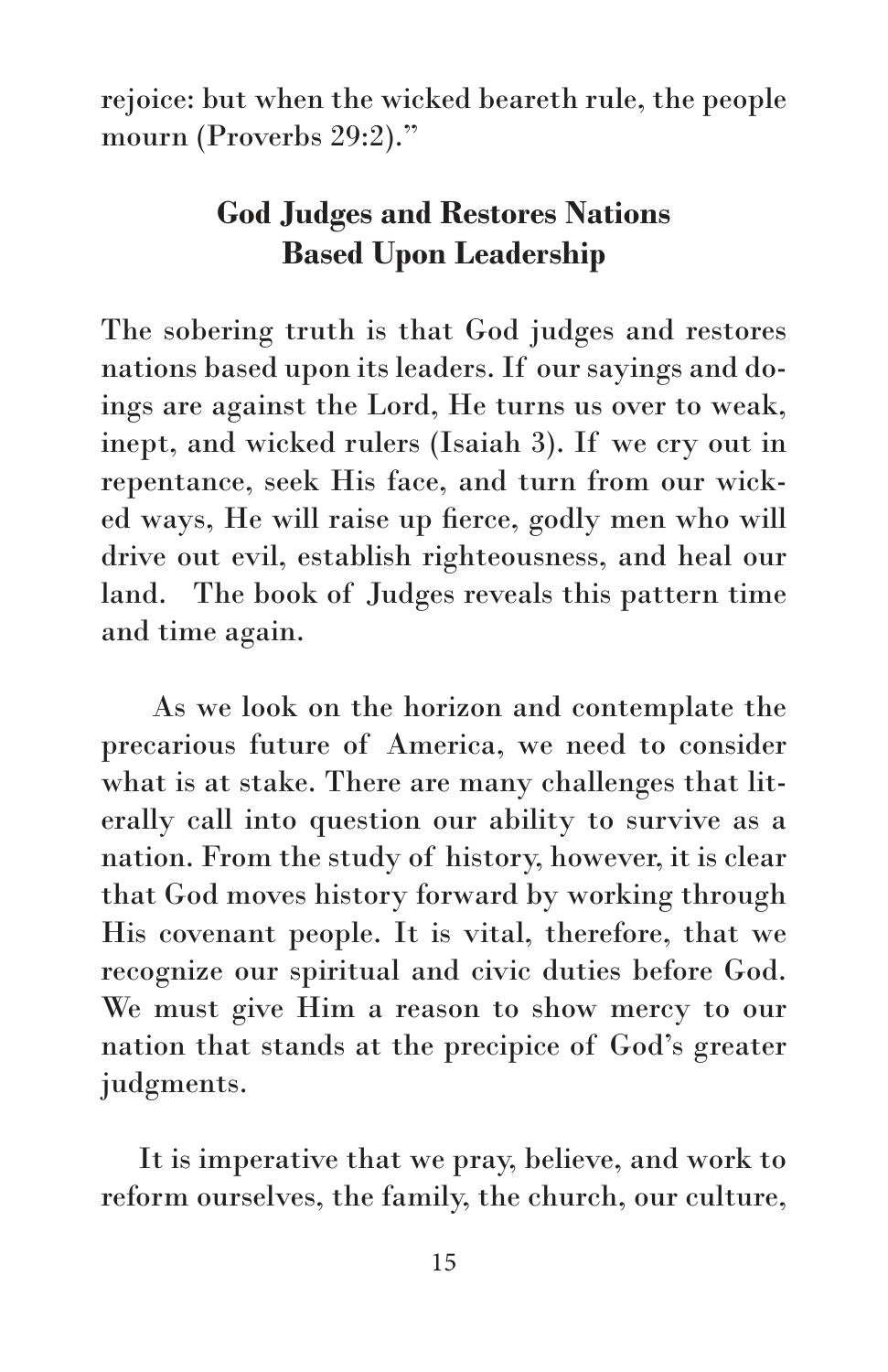and government. In the arena of our civic duty Howard Phillips stated, "In politics, your vote is the currency of your virtue." Surely, every Christian needs to be registered, exercise their civic duty, and vote. We must use God's word, His principles, and become informed voters.



 Beyond that, the Church needs to expand our limited vision and begin to train godly statesmen that are steeped in a Biblical worldview, have a firm grasp of history, and send them forth into the civic sphere. How can we prefer Christian rulers, if no Christians will run for public office? Surely, out of all the millions of confessed born-again Christians in America, the Church could produce Congressmen, Senators, Judges, Mayors, Governors, and the like.



Historically, the Church in America performed this vision and mission. Since then, we have lost ¬-our way. Case in point is John Witherspoon (February 5, 1723-November 15, 1794). William Federer, author of God and Country, records the following concerning Rev. Witherspoon: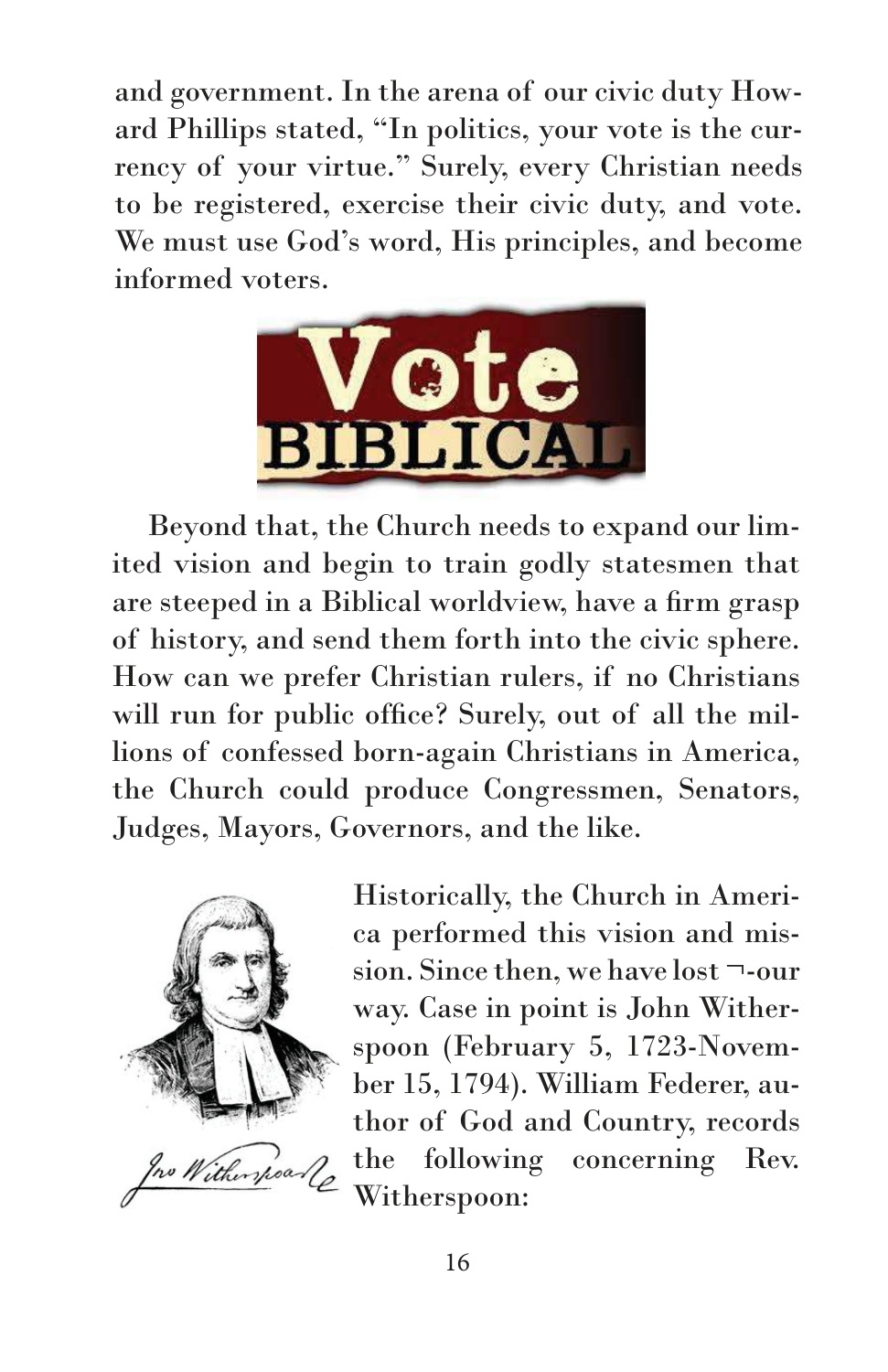He was an American Revolutionary patriot and clergyman. He was born in Scotland, being a ¬-descendant of John Knox on his mother's side, John Witherspoon's influence as an educator was widely felt in America. He signed the Declaration of Independence and was a member of the Continental Congress. He was a primary proponent of separation of powers insisting on inclusions to check and balance the power of government. He served on over 120 Congressional committees, including: the Board of War, the Committee on Secret Correspondence, or Foreign Affairs, and the Committee on Clothing for the Army.

As president of Princeton University, 1768-94, he graduated 478 students who directly shaped America, including: James Madison, who served eight years as Secretary of State and eight years as U.S. President; Aaron Burr, Jr., who was a U.S. Vice-President; 3 U.S. Supreme Court justices; 10 Cabinet members; 13 state governors; 21 U.S. Senators; 39 U.S. Representatives; and 114 ministers. Through his students, John Witherspoon's views were reflected in our Constitution, as 9 (one-sixth) of the 55 delegates to the Constitutional Convention were graduates of Princeton University: Gunning Bedford Jr. of Delaware; David Brearley of New Jersey; William Richardson Davie of North Carolina; Jonathan Dayton of New Jersey; William Churchill Houston of New Jersey; James Madison of Virginia; Alexander Martin of North Carolina; Luther Martin of Maryland; and William Paterson of New Jersey.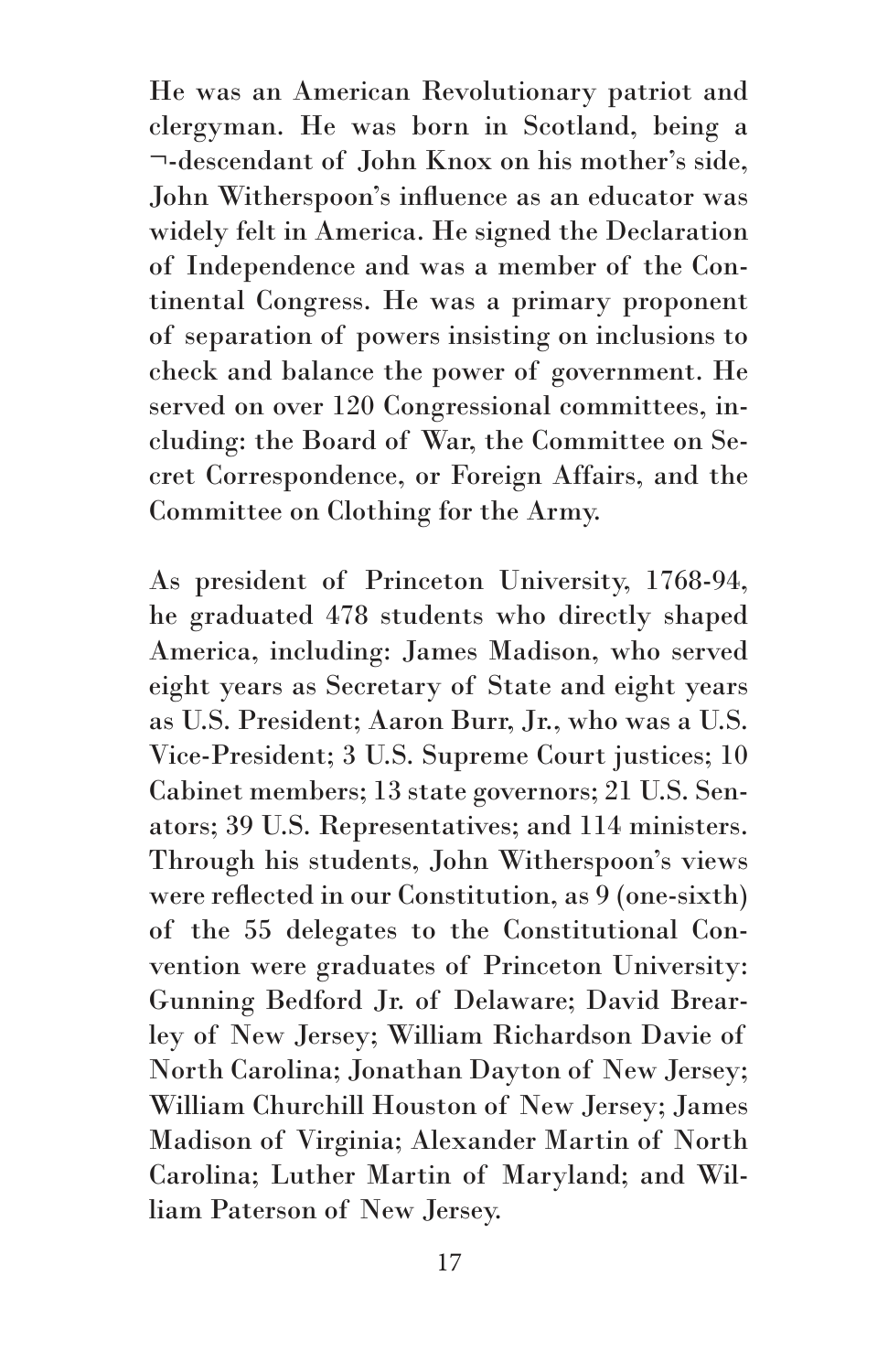On May 17, 1776, the same day the Continental Congress declared a National Day of Fasting, Humiliation and Prayer, Reverend John Witherspoon delivered a sermon at Princeton University entitled The Dominion of Providence over the Passions of Men. He stated:

While we give praise to God, the Supreme Disposer of all events, for His interposition on our behalf, let us guard against the dangerous error of trusting in, or boasting of, an arm of flesh....If your cause is just, if your principles are pure, and if your conduct is prudent, you need not fear the multitude of opposing hosts.

What follows from this? That he is the best friend to American liberty, who is most sincere and active in promoting true and undefiled religion, and who sets himself with the greatest firmness to bear down profanity and immorality of every kind. Whoever is an avowed enemy of God, I scruple not to call him an enemy of his country.

It is in the man of piety and inward principle, that we may expect to find the uncorrupted patriot, the useful citizen, and the invincible soldier. God grant that in America true religion and civil liberty may be inseparable and that the unjust attempts to destroy the one, may in the issue tend to the support and establishment of both.

This was one faithful pastor who exercised tremen-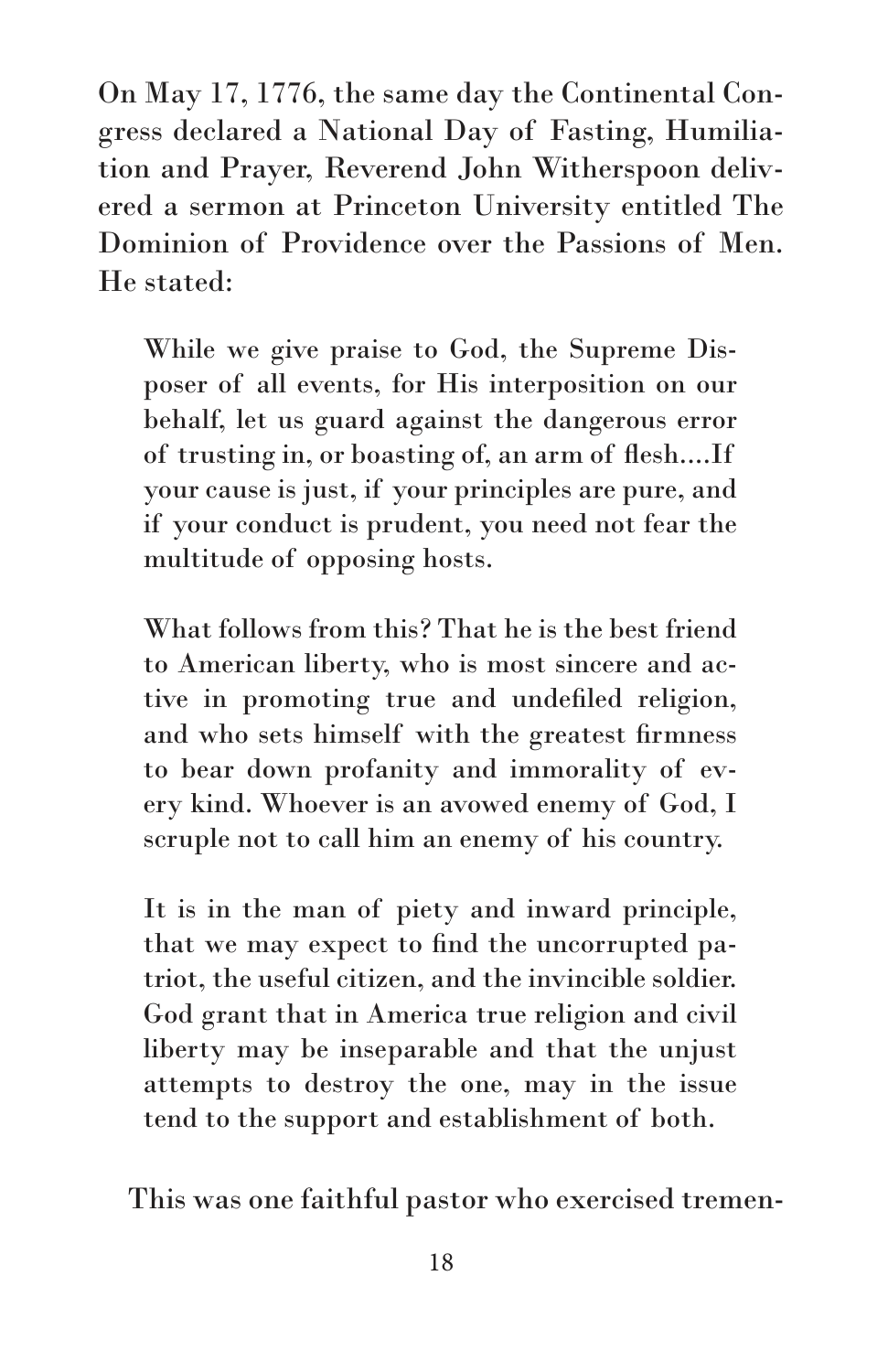dous godly influence upon the formation of our civil government in America. He is dead and it is our turn now. Let us seek to reclaim the rich, godly heritage Rev. Witherspoon and others like him, have bequeathed to us, his posterity. If not now, then when?

 Our nation is being tossed upon the raging seas of political, moral, and spiritual turmoil. We are facing extreme challenges. This is not new to our history. The only difference is we do not seem to possess the courage to act on our faith, especially, in the civil realm. We are supposed to be salt and light and that includes politics. We desperately need the moral fortitude and the spiritual resources that sustained our nation through the wars, threats, and dangers previously experienced by our forefathers and mothers.

 It is time Church to give our lives to provide these much needed resources in our day. Future generations will either curse or bless our memory based upon how we respond to God and our nation's need in this desperate hour. Let us not fail in our sacred, moral, spiritual, and civil responsibilities in Jesus' Mighty and Holy name!